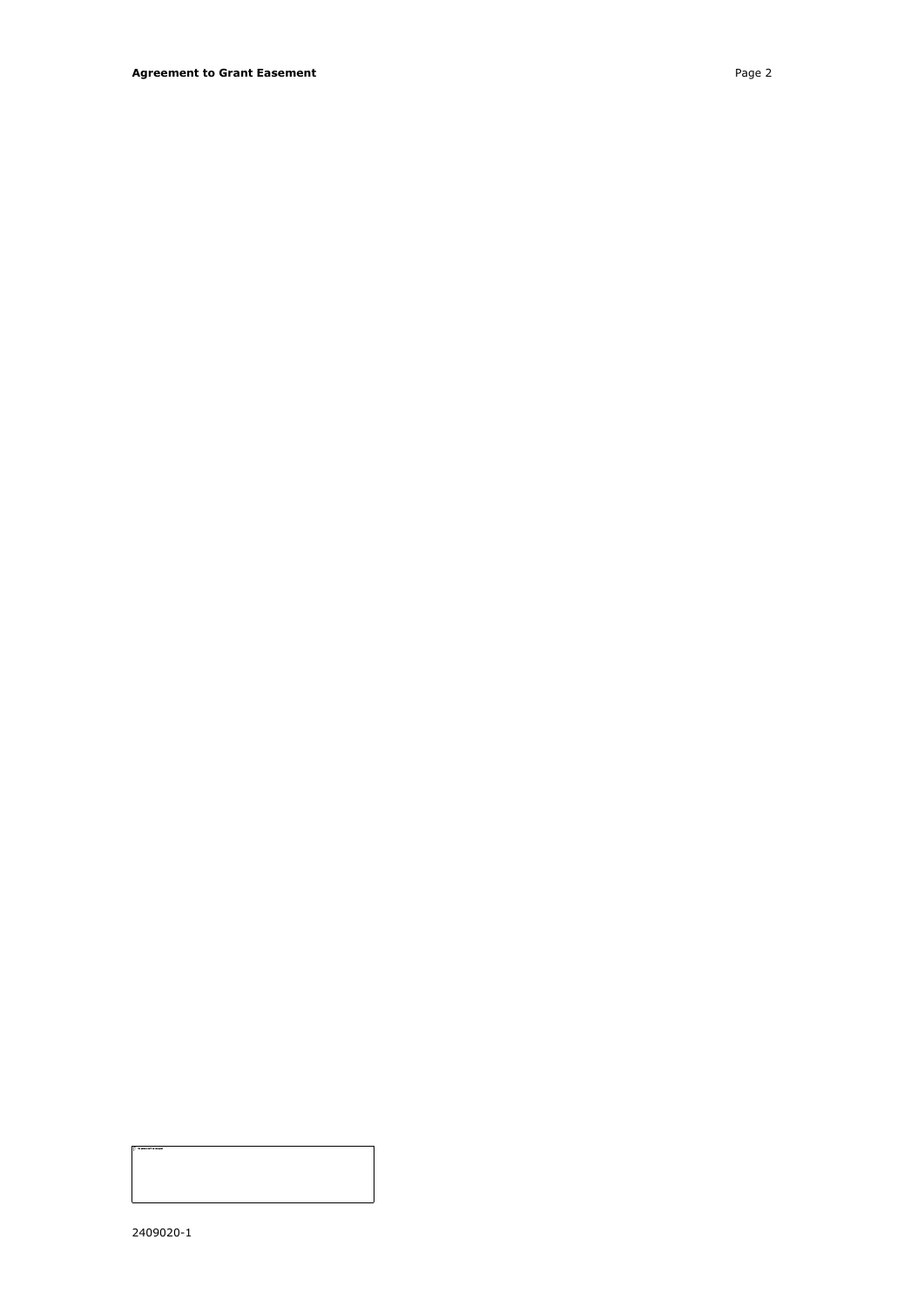Date:

# **PARTIES**

1 Top Energy Limited**Error! Bookmark not defined.Error! Bookmark not defined.Error! Bookmark not defined.Error! Bookmark not defined.Error! Bookmark not defined.Error! Bookmark not defined.Error! Bookmark not defined.** (*Top Energy*)

| Address: | John Butler Centre (level 2)  |  |  |
|----------|-------------------------------|--|--|
|          | 60 Kerikeri Road, Kerikeri    |  |  |
| Phone:   | $(09)$ 407-0604               |  |  |
| Email:   | Taryn.Collins@topenergy.co.nz |  |  |

2 Far North District Council**Error! Bookmark not defined.Error! Bookmark not defined.Error! Bookmark not defined.Error! Bookmark not defined.Error! Bookmark not defined.Error! Bookmark not defined.Error! Bookmark not defined.** (*Owner*)

Address: Private Bag 752, Kaihohe 0440 Email:

3 Kaikohe and Districts Sportsville Incorporated (*KDSI*)

| Address: | Far North District Council, Memorial Avenue, Kaikohe 0405 |
|----------|-----------------------------------------------------------|
| Email:   | s.herzogbell@scopeprojectsnz.com                          |
| Phone:   | Sophie Herzog-Bell - 0276742259                           |
| ( )      |                                                           |
| ( )      |                                                           |
| ( )      |                                                           |
| ( )      |                                                           |
| ( )      |                                                           |
| ( )      |                                                           |
| ( )      |                                                           |

# **BACKGROUND**

- A The Owner is the owner of the Land.
- B Top Energy is the electricity lines network company responsible for electricity transmission servicing the Land.
- C KDSI operates a sports facility on the Land.
- D Top Energy, the Owner and KDSI have reached agreement on the terms upon which, amongst other things, Top Energy will undertake the Works, and the Owner will grant the Easement in favour of Top Energy in respect of the Works on the terms as set out in this agreement.

# **AGREEMENT**

# 1 **DEFINITIONS AND INTERPRETATION**

1.1 **Definitions:** In this agreement: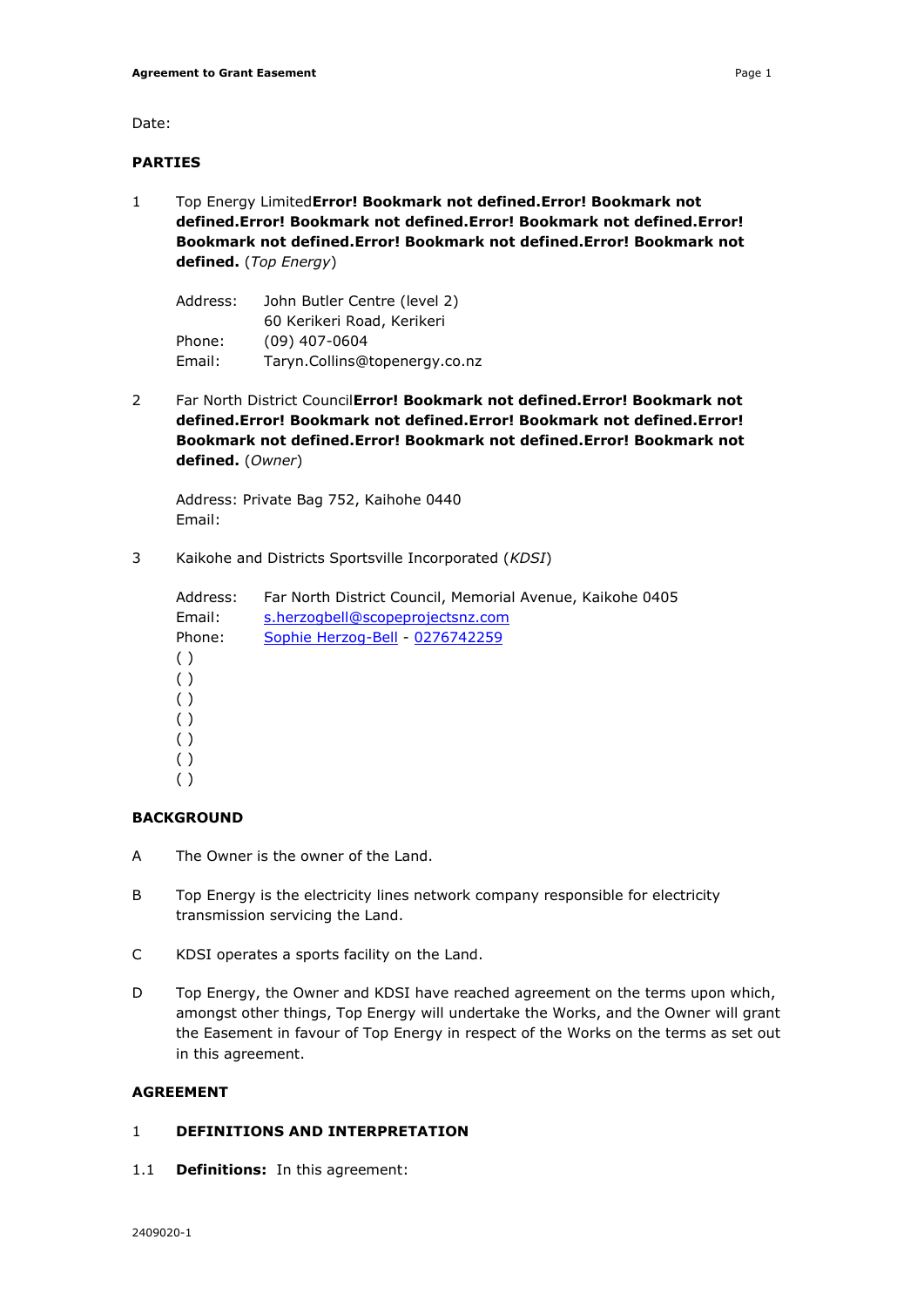*Bond* means that part of the Estimated Costs detailed in Schedule 1, amounting to \$4,347.83 plus GST.

*Conditions* means any condition set out in clause 3.

*Dealing* means the registration of the Easement in accordance with clause 6.

*Easement* means an easement granting a right to convey electricity and telecommunications in gross in favour of Top Energy over the Easement Area, on the terms set out in the form of easement instrument attached as Schedule 2, which shall be amended to include the provisions of this agreement where necessary.

*Easement Area* means the area shown marked with white stripes on the Plan in respect of the Works, such areas to be finalised by Top Energy during the survey process in clause 6 following completion of the Works.

*Estimated Costs* means the sum of \$141,663.09 plus GST as recorded in the Sales Quotation No. 20006466 dated 28 February 2022 attached as Schedule 1.

*KDSI* means Kaikohe and Districts Sportsville Incorporated.

*Land* means the estate in fee simple in Part Lot 3 Deposited Plan 22327 described in Record of Title NA1008/196 being approximately 5.3603 hectares more or less, being a recreation reserve subject to the Reserves Act 1977.

*Land Transfer Plan* means an easement plan complying with the Land Transfer Act 2017;

*LINZ* means Land Information New Zealand.

*Owner* means the Owner, the Owner's successors and/or the registered owner(s) for the time being of the Land.

*Plan* means the indicative plan attached as Schedule 3.

*Top Energy* means Top Energy Limited, its successors and permitted transferees, assigns, lessees, sublessees and licensees together with Top Energy's servants, agents, employees, workers, invitees, licensees and contractors.

*Transmission Line* means the electricity infrastructure (including the transformer) and associated works to be constructed the Land as shown on the Plan and as further described on the Plan and in the Sales Quotation No. 20006466 dated 28 February 2022 attached as Schedule 1.

*Works* means the works to install the Transmission Line and associated works.

# 1.2 **INTERPRETATION**

In this agreement:

- (i) The words including the singular shall be deemed to include the plural and vice versa.
- (ii) References to Top Energy, Owner and KDSI shall include their successors and/or permitted transferees/assigns.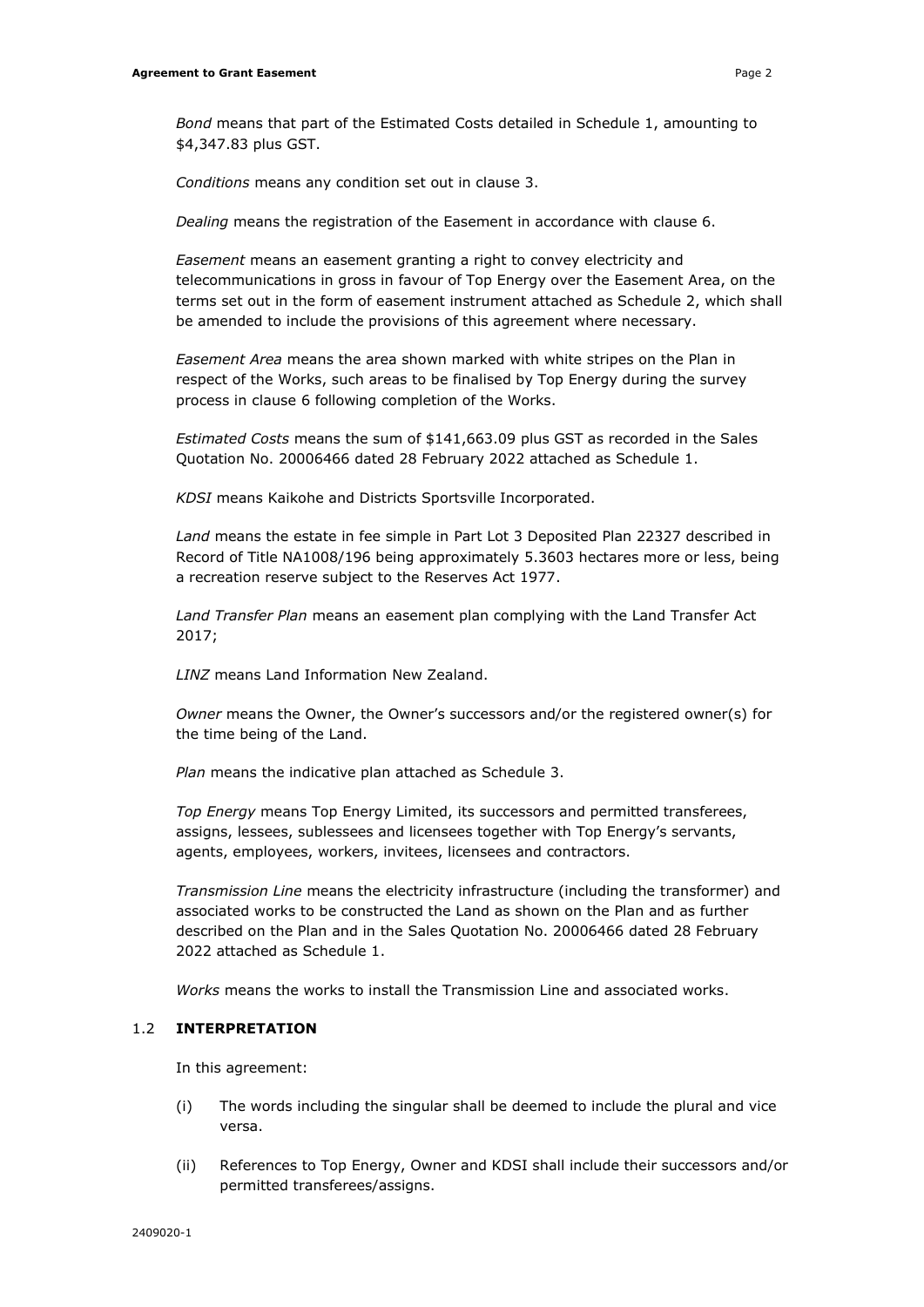- (iii) References to any document or agreement shall be deemed to include references to that document or agreement as amended, novated, supplemented, varied or replaced.
- (iv) Headings are inserted for convenience and shall be ignored in interpreting this Agreement.
- (v) References to a clause or a paragraph are a reference to clauses of this Agreement and, unless stated otherwise, to the Part of this Agreement in which such reference appears.

# 2 **COSTS**

- 2.1 KDSI shall pay Top Energy the Estimated Costs immediately on signing this agreement (if not paid already).
- 2.2 The Bond shall be used to pay for the actual costs incurred by Top Energy in preparing this agreement, undertaking the survey of the Easement Area and registering the Easement with LINZ.
- 2.3 If the actual costs to Top Energy (as described in clause 2.2) will:
	- (a) exceed the Bond, then KDSI shall, on demand, increase the Bond payment accordingly by making an additional payment to Top Energy; or
	- (b) be less than the Bond, then Top Energy will refund to KDSI the excess held.

# 3 **CONDITIONS**

- 3.1 This agreement is conditional upon the Owner (as owner of the Land and as an administering body) complying with all laws and legal requirements necessary to register the Easement, including complying with any obligations under the Reserves Act 1977.
- 3.2 The date for satisfaction of the condition contained in clause 3.1 is the date that is two (2) months from the date this agreement is signed by all parties.

# 4 **WORKS**

- 4.1 In consideration of the payment of the Estimated Costs to Top Energy by KDSI, Top Energy shall, from the date the Estimated Costs are paid and the Conditions are satisfied, be entitled to enter, re-enter and remain on the Land at all reasonable times with or without such assistance, machinery, vehicles and equipment as is reasonably necessary to undertake the Works.
- 4.2 Top Energy shall undertake the Works with all due care, speed and diligence, provided always that Top Energy shall use reasonable endeavours to cause as little interference as practicable to the Owner and KDSI.
- 4.3 Any change to the Easement Area (being solely as a result of an adjustment in accordance with the final route of the Transmission Line), must be approved in writing by the Owner and KDSI, such approval not to be unreasonably withheld or delayed.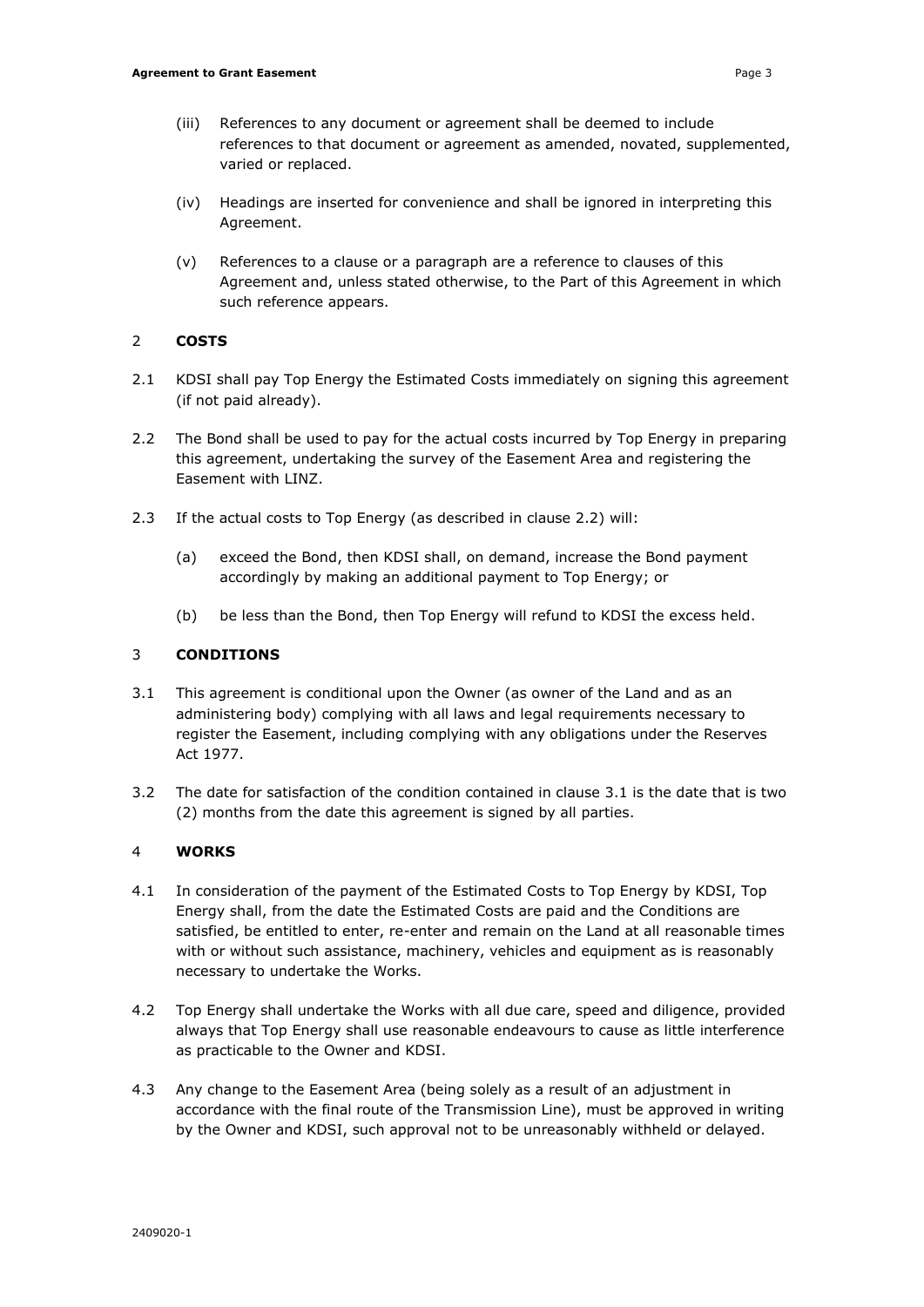4.4 KDSI shall be responsible, at its sole cost, for obtaining any resource consents required in respect of the Works.

# 5 **EASEMENT**

- 5.1 From the date the Conditions are satisfied:
	- (a) the Owner grants, and Top Energy accepts, the Easement over the Easement Area; and
	- (b) Top Energy and the Owner agree to be bound by the Easement as if it had been executed by both parties and registered against the record of title to the Land, its terms being implied into this agreement.

# 6 **SURVEY AND REGISTRATION**

- 6.1 Following completion of the Works, Top Energy will:
	- (a) undertake a survey and produce a Land Transfer Plan identifying the Easement Area;
	- (b) submit the Land Transfer Plan to LINZ for approval and deposit and take such steps as are necessary to obtain LINZ's approval of the Land Transfer Plan; and
	- (c) create a Landonline Workspace for the Dealing.
- 6.2 The Owner will promptly, at its cost, obtain the consent of any chargee or mortgagee of the Land to the Dealing on terms reasonably acceptable to Top Energy. The Owner will also procure the signing, certification and release of the Dealing to Top Energy for submission.
- 6.3 As soon as reasonably practicable after Top Energy receives notice that LINZ has registered the Easement, it will notify the Owner of the same.

# 7 **COVENANTS**

- 7.1 The Owner and KDSI acknowledge that there is no liability for any, and will make no claim for, compensation for or from Top Energy arising whether in relation to the Works, the grant of the Easement, injurious affection or loss of profit but excluding however any claim for breach of this agreement or the Easement or any negligence on the part of Top Energy.
- 7.2 The Owner and KDSI agree, warrants and undertake to Top Energy that the Owner will not:
	- (a) negotiate or grant any rights to any person over the Easement Area between the date of this agreement and the registration of the Easement at LINZ; or
	- (b) undertake any building construction on the Easement Area without obtaining the prior consent of Top Energy, such consent not to be unreasonably withheld or delayed.
- 7.3 The Owner and KDSI will not, in their capacity as owner or occupier of the Land or both, either directly or indirectly: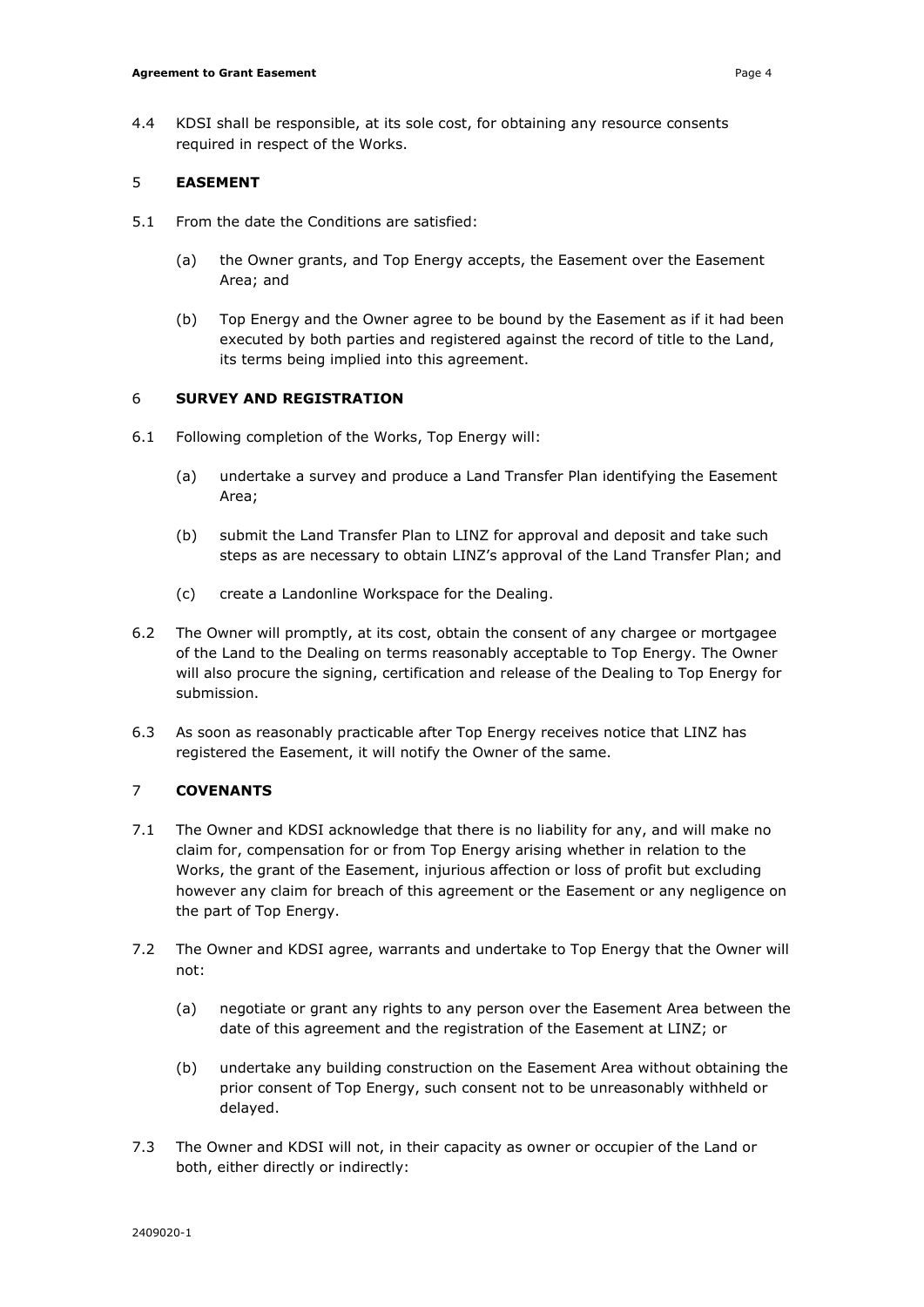- (a) object to, advocate against, oppose or impede any action taken by Top Energy to give effect to any of the matters referred to in this agreement or for the purpose of undertaking the Works so long as it is acting in accordance with this agreement, the Easement and all applicable statutory and regulatory obligations, whether national, regional or local;
- (b) object to the granting of any consent required by Top Energy to undertake the Works; and
- (c) fund, facilitate, assist or promote any other person to take any action that would be in breach of this agreement if done by the Owner.
- 7.4 The Owner and KDSI will promptly give, sign and deliver all written approvals or consents requested by Top Energy that are reasonably necessary to:
	- (a) enable Top Energy to undertake the Works; or
	- (b) enable the registration of the Easement.

# 8 **HEALTH AND SAFETY**

- 8.1 Top Energy will comply with all obligations imposed on Top Energy at law as the person in charge of a place of work and will be responsible for the health and safety of any person who enters the Land at the request of Top Energy.
- 8.2 The Owner will comply with all obligations imposed on the Owner at law as owner of the Land relating to the health and safety of persons on or in the vicinity of the Land.
- 8.3 KDSI will comply with all obligations imposed on the KDSI at law as occupier of the Land relating to the health and safety of persons on or in the vicinity of the Land.

# 8.4 **COSTS**

8.5 KDSI agrees to reimburse, upon demand, all Top Energy's costs incurred in the perusal, execution and performance of this agreement, including but without limitation, internal and external legal, surveying, valuation, construction, engineering and management costs.

# 9 **DISPUTE RESOLUTION**

- 9.1 If any dispute arises between the parties concerning the rights and obligations contained within this agreement, the parties will enter into negotiations in good faith to resolve the dispute themselves or through any informal dispute process they agree upon.
- 9.2 If the dispute is not resolved within 14 days then any party may at any time serve a mediation notice on the other parties requiring the dispute be referred to mediation. The mediation notice shall set out the nature of the dispute. The parties shall in good faith endeavour to agree upon a mediator within 7 days of the date of service of the mediation notice. If the parties cannot agree on the mediator, the President for the time being of the New Zealand Law Society (or any successor organisation) or the President's nominee will appoint an independent mediator. The mediator's costs are to be borne equally by the parties.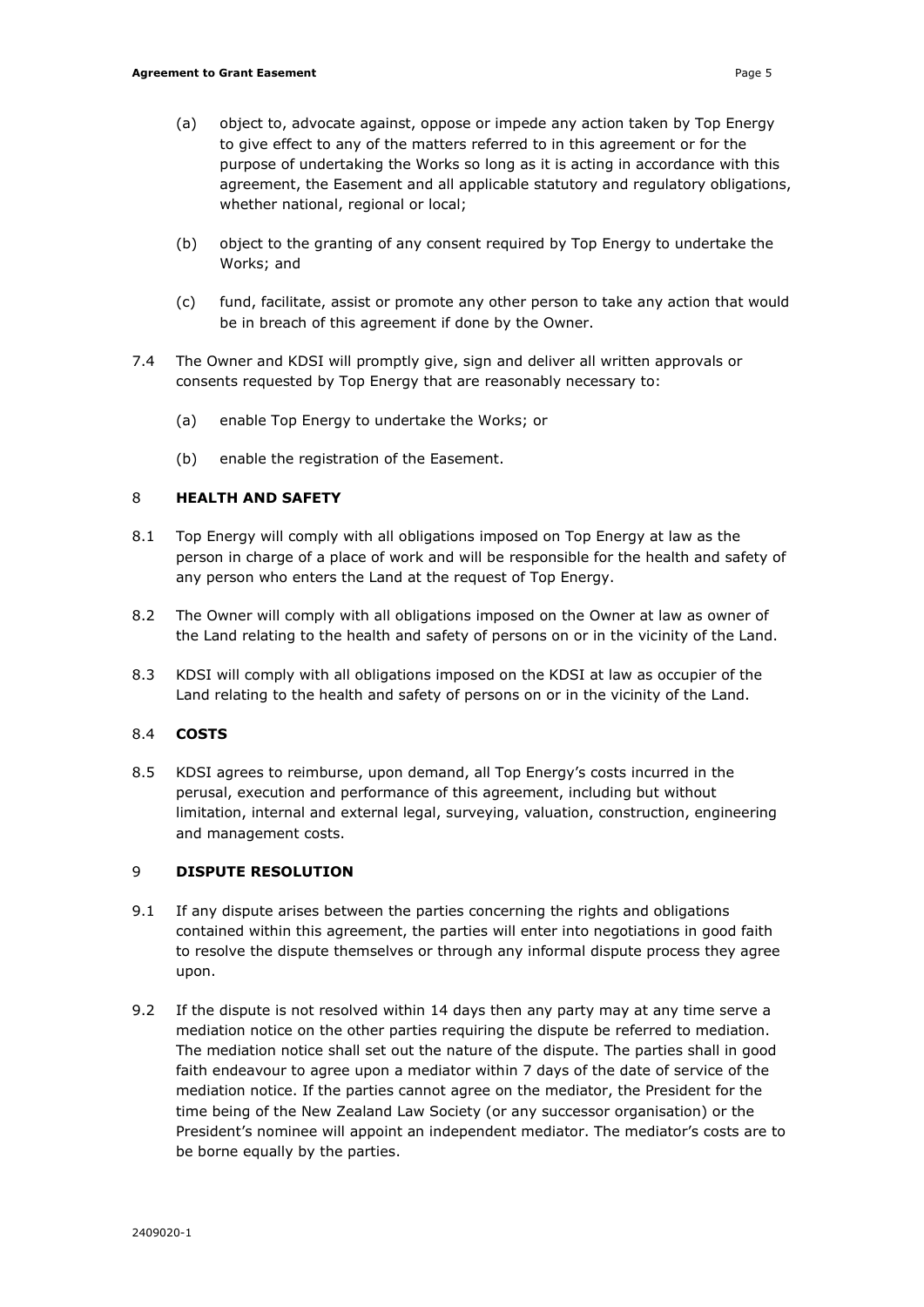- 9.3 If the dispute is not resolved within 28 days of the date on which the mediation notice is served, the parties will submit to the arbitration of an independent arbitrator appointed jointly by the parties. If the parties cannot agree on the arbitrator within a further 14 days the President for the time being of the New Zealand Law Society (or any successor organisation) or the President's nominee will appoint an independent arbitrator.
- 9.4 Any arbitration proceedings will be conducted in accordance with the Arbitration Act 1996 and the substantive law of New Zealand.

# 10 **ASSIGNMENT**

- 10.1 Top Energy may assign, sub-license, novate or otherwise transfer the whole, but not any part of, their interest in this agreement to any party, provided that the transferee or assignee party enters into a deed of covenant with the other party to comply with the provisions of this agreement in place of Top Energy.
- 10.2 The Owner shall not transfer or assign any of its interest in the Land or this agreement or grant any interest, mortgage or charge over the Land without first obtaining the consent of Top Energy. Top Energy must give its consent if the assignee, transferee or recipient of the interest in the Land enters into a deed of covenant with Top Energy, that it will comply with the provisions of this agreement instead of the Owner or, in the case of the grant of an interest in the Land, in addition to the Owner.
- 10.3 KDSI shall not transfer or assign any of its interest in this agreement.

# 11 **COMPLIANCE WITH LAWS**

11.1 Each party must comply with all laws and other legal requirements that apply to the use or occupation of the Land or to activities undertaken on the Land, including under the Resource Management Act 1991, Reserves Act 1977, and the Building Act 2004.

# 12 **COUNTERPARTS**

12.1 This agreement may be executed in two or more counterparts, all of which will together be deemed to constitute one and the same agreement. A party may enter into this agreement by signing a counterpart copy and sending it to the other party or parties, including by facsimile or email.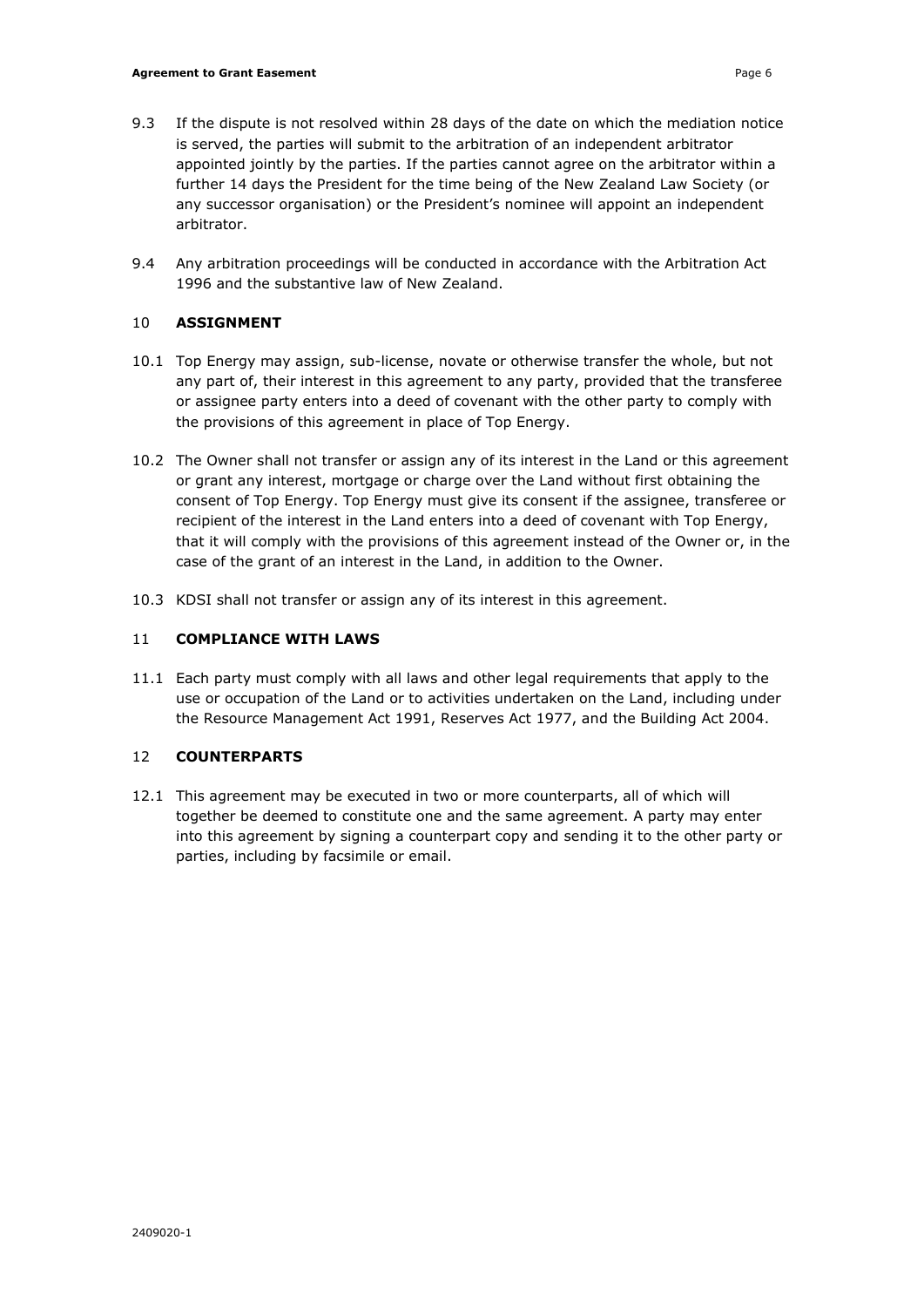# **EXECUTION**

| Signed by Top Energy Limited in the presence<br>of:         | Authorised Signatory |
|-------------------------------------------------------------|----------------------|
| Witness signature                                           | Name                 |
| Full name (please print)                                    |                      |
| Occupation (please print)                                   |                      |
| Address (please print)                                      |                      |
| Signed by Far North District Council in the<br>presence of: | Authorised Signatory |
| Witness signature                                           | Name                 |
| Full name (please print)                                    |                      |
| Occupation (please print)                                   |                      |
| Address (please print)                                      |                      |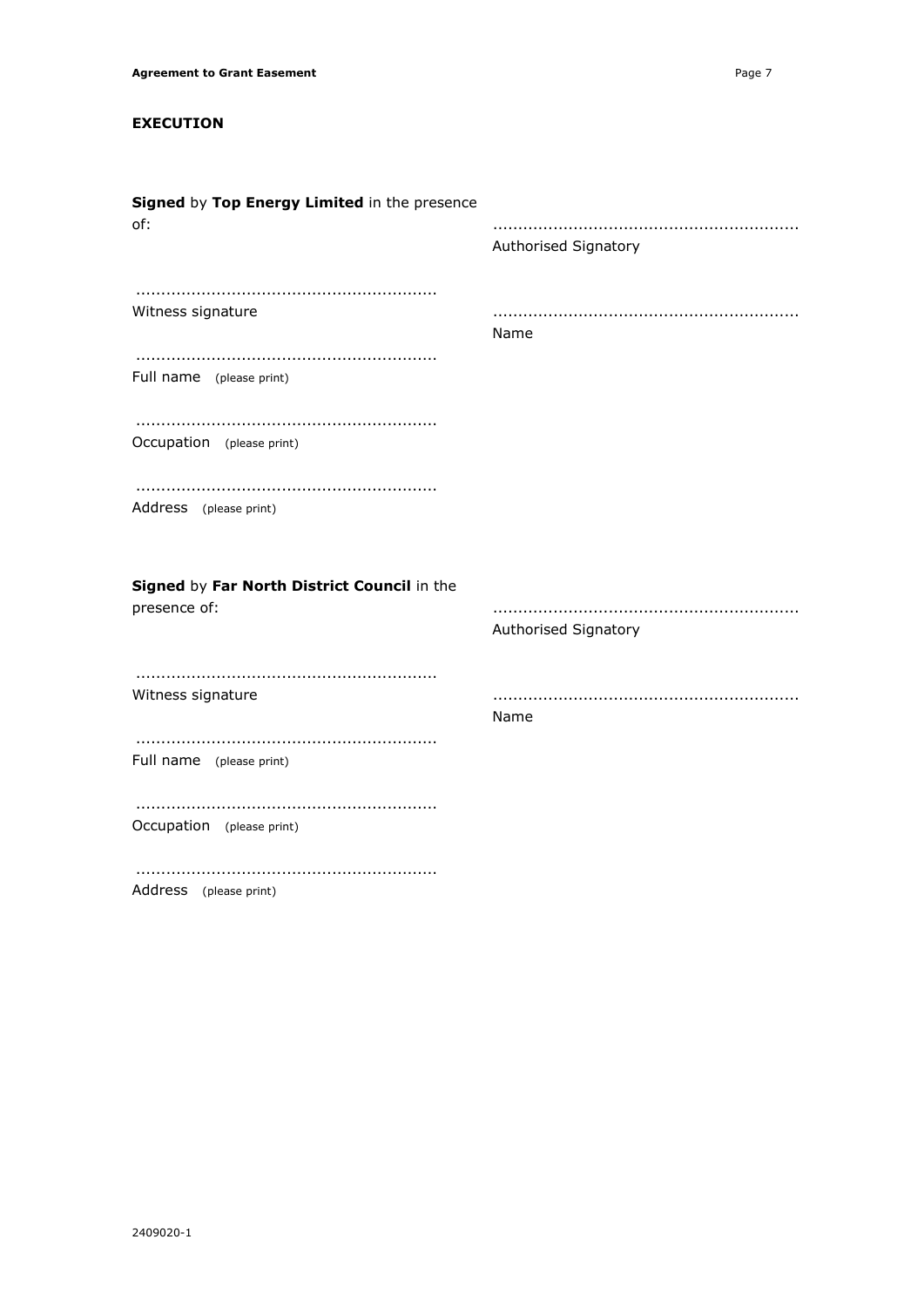**Signed** for and on behalf of the **Kaikohe and Districts Sportsville Incorporated** in the presence of: ............................................................ Witness signature ............................................................ Full name (please print) ............................................................ Occupation (please print) ............................................................ Address (please print) ............................................................. Authorised Signatory ............................................................. Name ............................................................. Authorised Signatory ............................................................. Name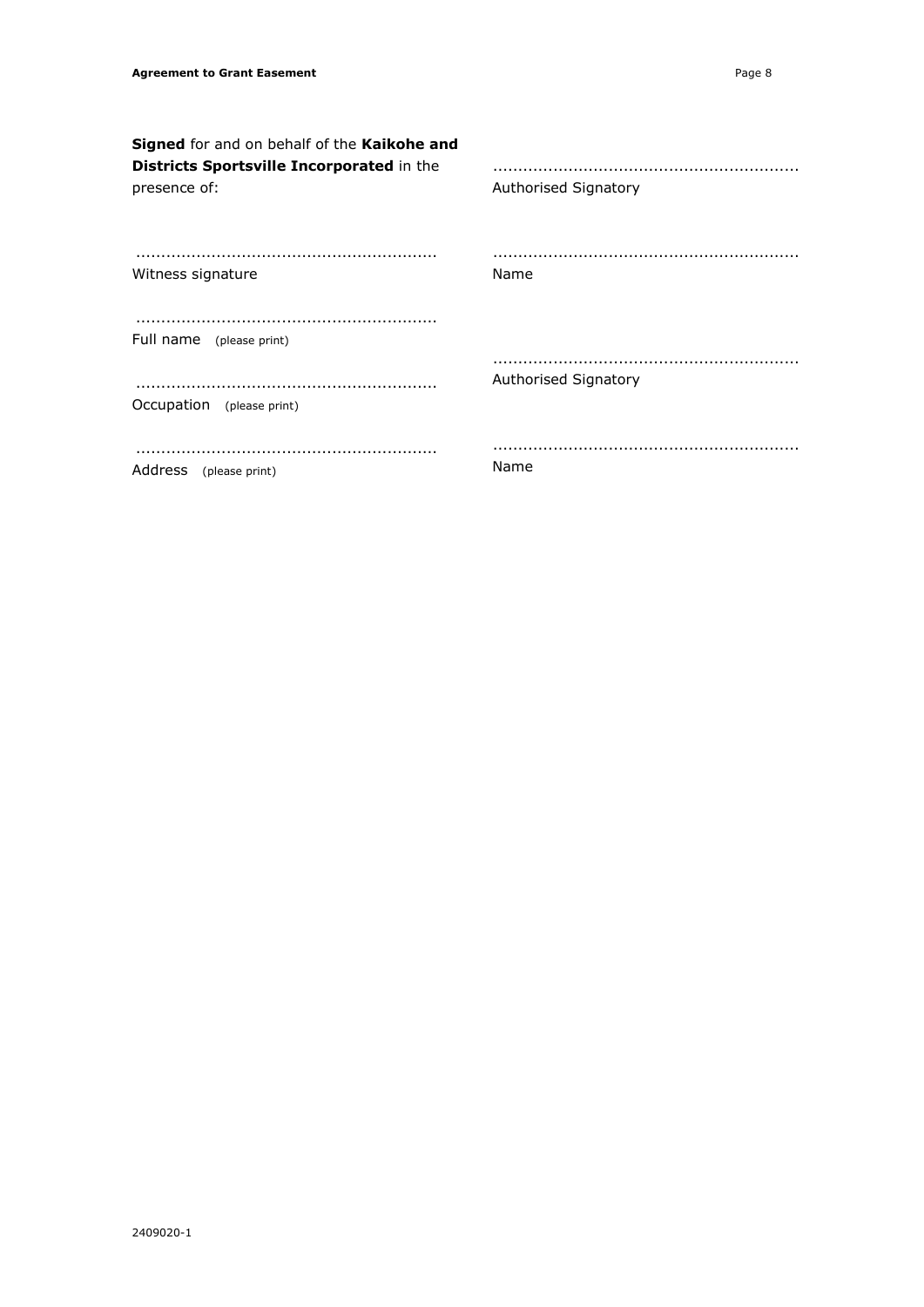# **SCHEDULE 1 – ESTIMATED COSTS**

Cost of the Works:  $$141,663.09$  plus GST as detailed in Sales Quotation No. 20006466 dated 28 February 2022 as attached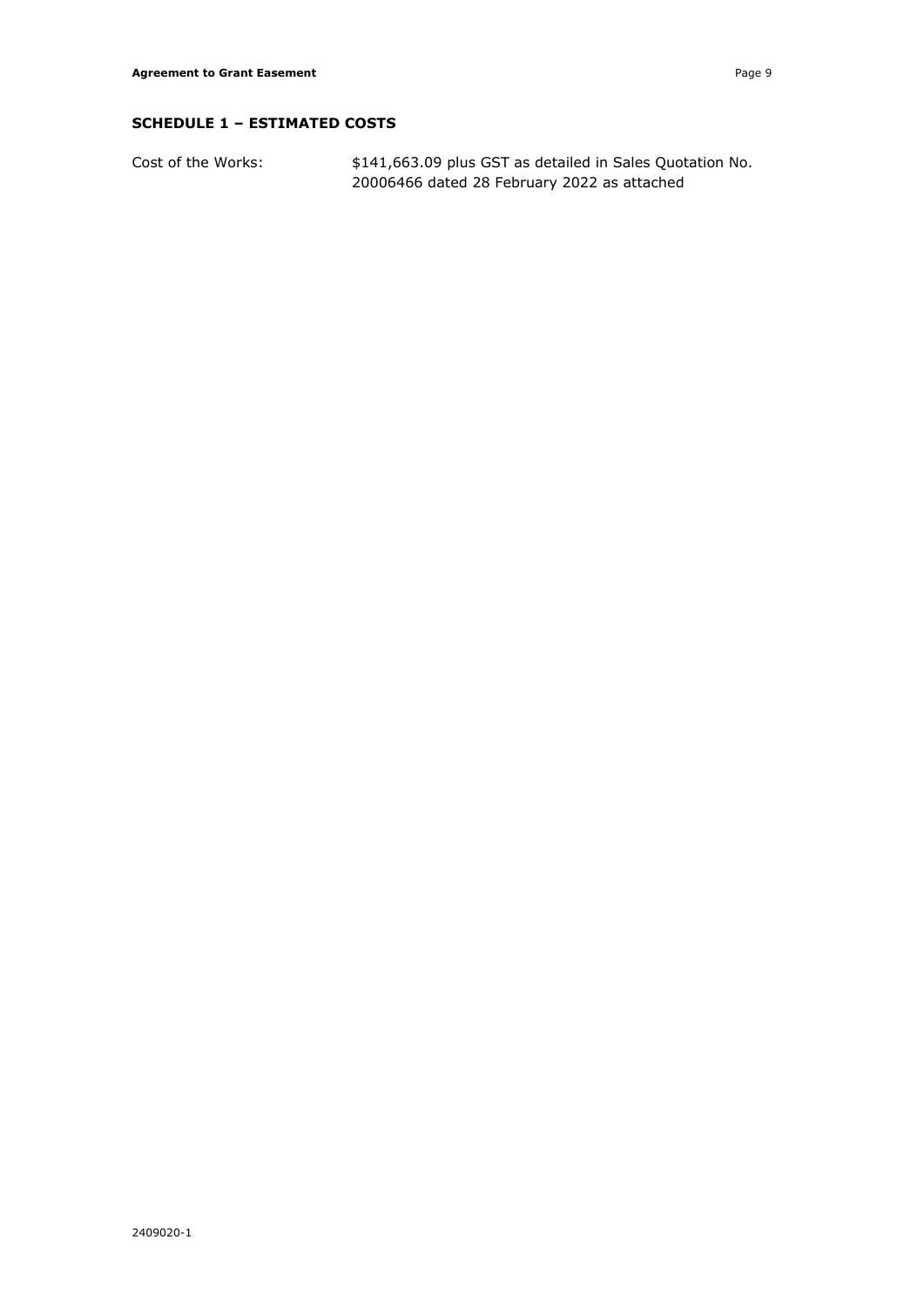# **SCHEDULE 2 – EASEMENT INSTRUMENT**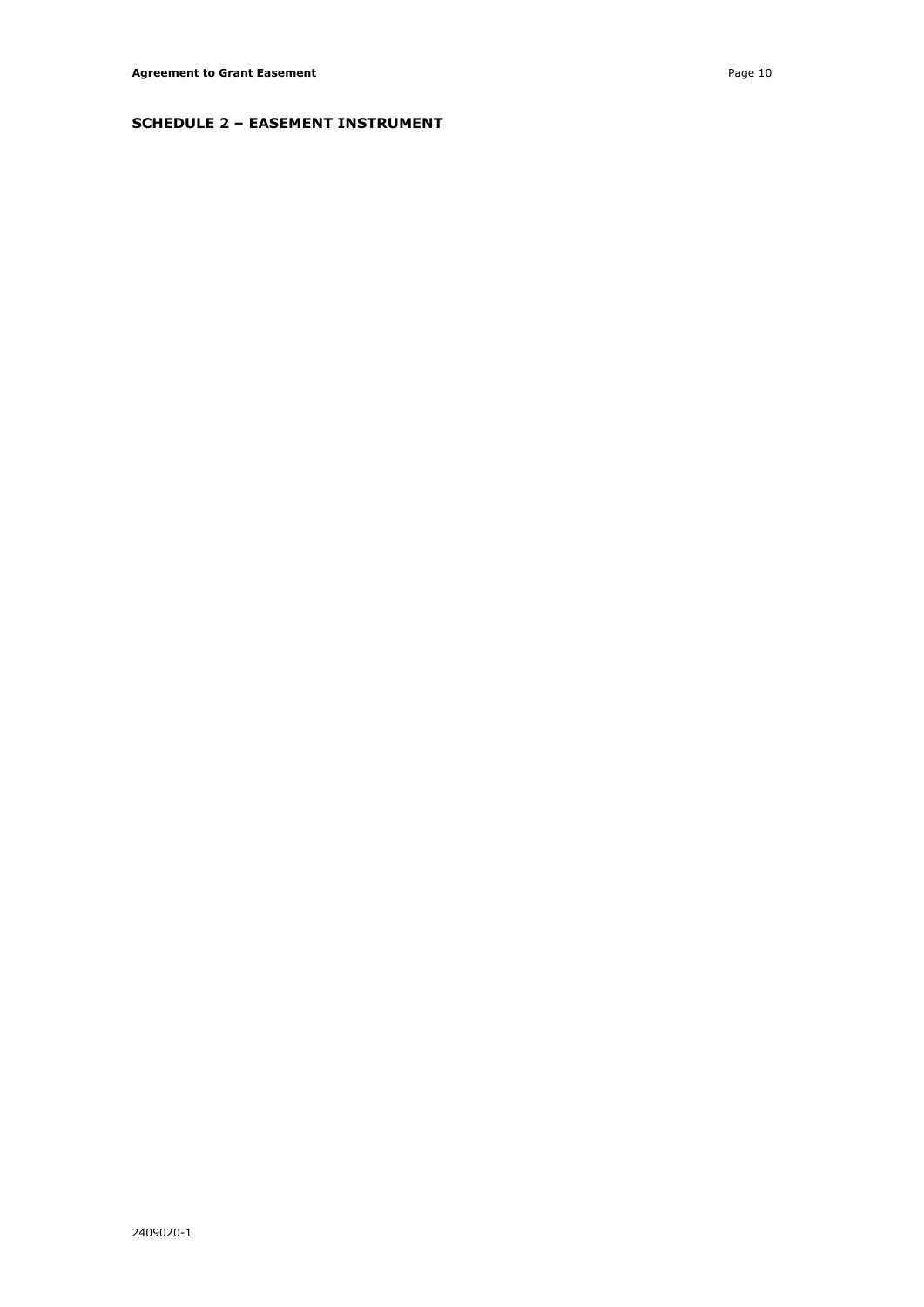# **Easement instrument to grant easement or** *profit à prendre*

# **Section 109, Land Transfer Act 2017**

**Grantor** *Surname(s) must be underlined*.

# **FAR NORTH DISTRICT COUNCIL**

**Grantee** *Surname(s) must be underlined.*

# **TOP ENERGY LIMITED**

#### **Grant of Easement or** *Profit à prendre*

**The Grantor** being the registered owner of the burdened land set out in Schedule A **grants to the Grantee** (and, if so stated, in gross) the easement(s) or *profit(s) à prendre* set out in Schedule A, with the rights and powers or provisions set out in the Annexure Schedule(s)

.

**Schedule A** *Continue in additional Annexure Schedule if required.*

| Purpose of Easement or<br>Profit à prendre                                                                              | Shown<br>(plan reference)             | Burdened Land<br>(Record of Title) | Benefited Land<br>(Record of Title) or in<br>gross |
|-------------------------------------------------------------------------------------------------------------------------|---------------------------------------|------------------------------------|----------------------------------------------------|
| Right to convey<br>electricity and<br>telecommunications                                                                | Marked "" and "" on<br>Deposited Plan | NA1008/196                         | In gross                                           |
| Delete phrases in $\int$ 1 and insert memorandum<br>Easements or <i>profits à prendre</i> rights<br>number as required. |                                       |                                    |                                                    |

**and powers (including terms, covenants, and conditions)**

*Continue in additional Annexure Schedule if required.*

Unless otherwise provided below, the rights and powers implied in specified classes of easement are those prescribed by the Land Transfer Regulations 2018 and/or Schedule 5 of the Property Law Act 2007

The implied rights and powers are hereby **[varied] [negatived] [added to]** or *[substituted]* **by:** 

[Memorandum number , registered under section 209 of the Land Transfer Act 2017.]

[The provisions set out in the Annexure Schedule B].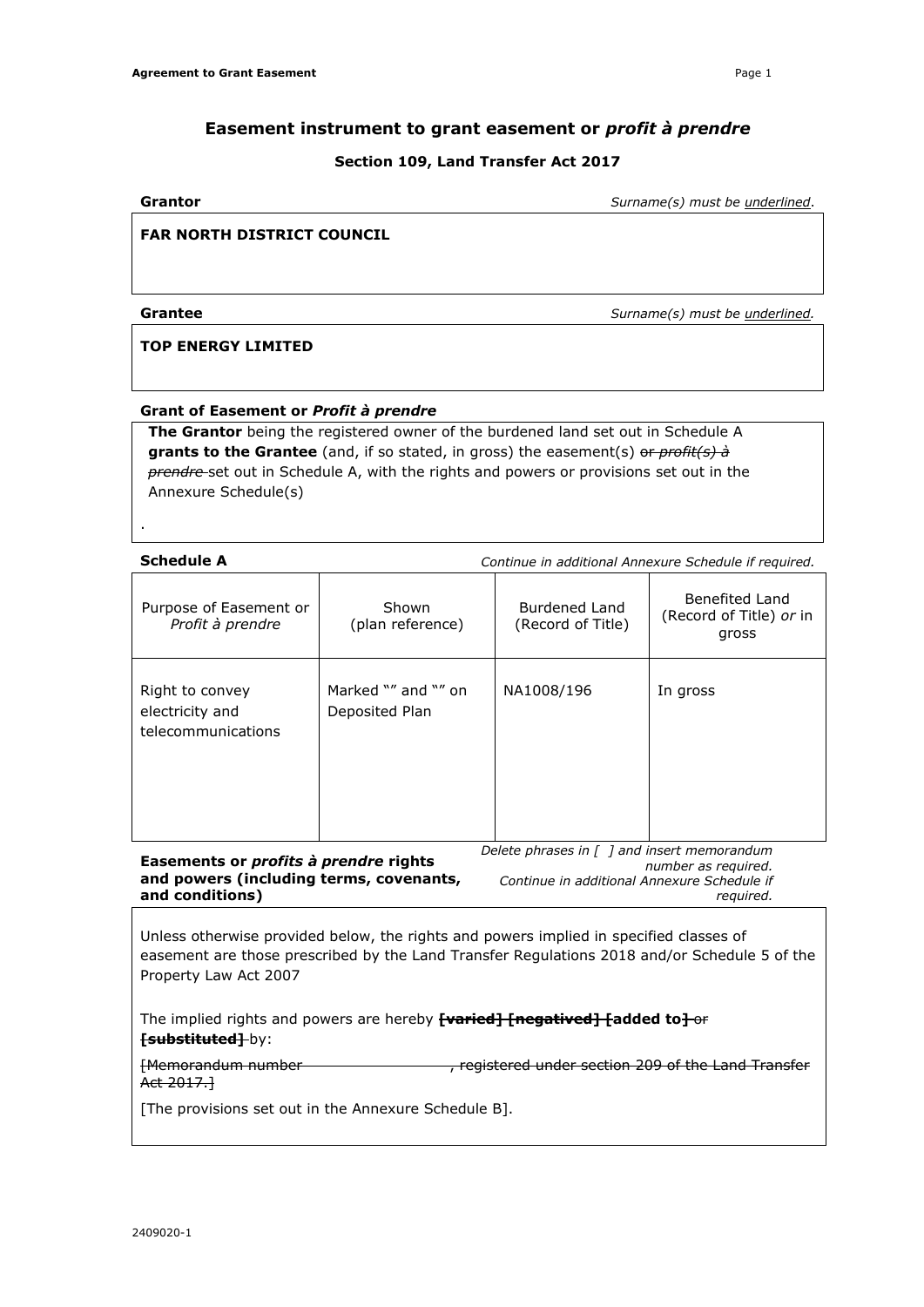# **Annexure Schedule B**

#### 1 **Interpretation**

- 1.1 In this instrument, unless the context otherwise requires:
	- (a) "Burdened Land" means the land owned by the Grantor and contained in Record of Title NA1008/196;
	- (b) "Easement Area" means that/those part(s) of the Burdened Land marked on Deposited Plan with the letter(s) " ";
	- (c) "Emergency Situation" means a situation in which there is a probable danger to life or property or immediate risk to the continuity or safety of supply or distribution of electricity by means of the Transmission Line;
	- (d) "Transmission Line" means wires or conductors of any other kind (including fibre optic or coaxial cables) used or intended to be used for the transmission of electricity and/or telecommunication signals, waves or impulses; and includes any insulators, foundations, casings, tubes, tunnels, minor fixtures and other items, equipment or material used or intended to be used for supporting, securing, enclosing, surrounding and protecting a Transmission Line; and also includes any fuses, fuse holders, pillars and transformers, automatic switches, voltage regulators, capacitors or other instruments, apparatus or devices used in association with a Transmission Line; and anything in replacement or substitution of any of the foregoing;
	- (e) words importing the singular include the plural and vice versa; and
	- (f) references to the Grantor and Grantee include their respective heirs, executors, transferees, administrators, successors and assigns.

# 2 **Grant of electricity and telecommunications easements**

- 2.1 The Grantor grants to the Grantee as an easement in gross forever, the rights to
	- (a) convey, reticulate, convert, transform, transmit, supply and use electrical energy and power by means of the Transmission Line; and
	- (b) convey, send, transmit and transport telecommunications signals, waves or impulses,

in each case without interruption or impediment and in any quantity.

- 2.2 The Grantee together with the Grantee's agents, contractors and employees, and with any vehicles, equipment, tools and materials has the right to enter by a reasonable route and remain on the Easement Area and any other parts of the Burdened Land as are reasonably necessary to do the following work:
	- (a) to survey, investigate, lay, install and construct the Transmission Line both over and under the Easement Area, and if under at a depth and along such line as shall be determined by the Grantee and if over at a height and along such line as similarly shall be determined by the Grantee;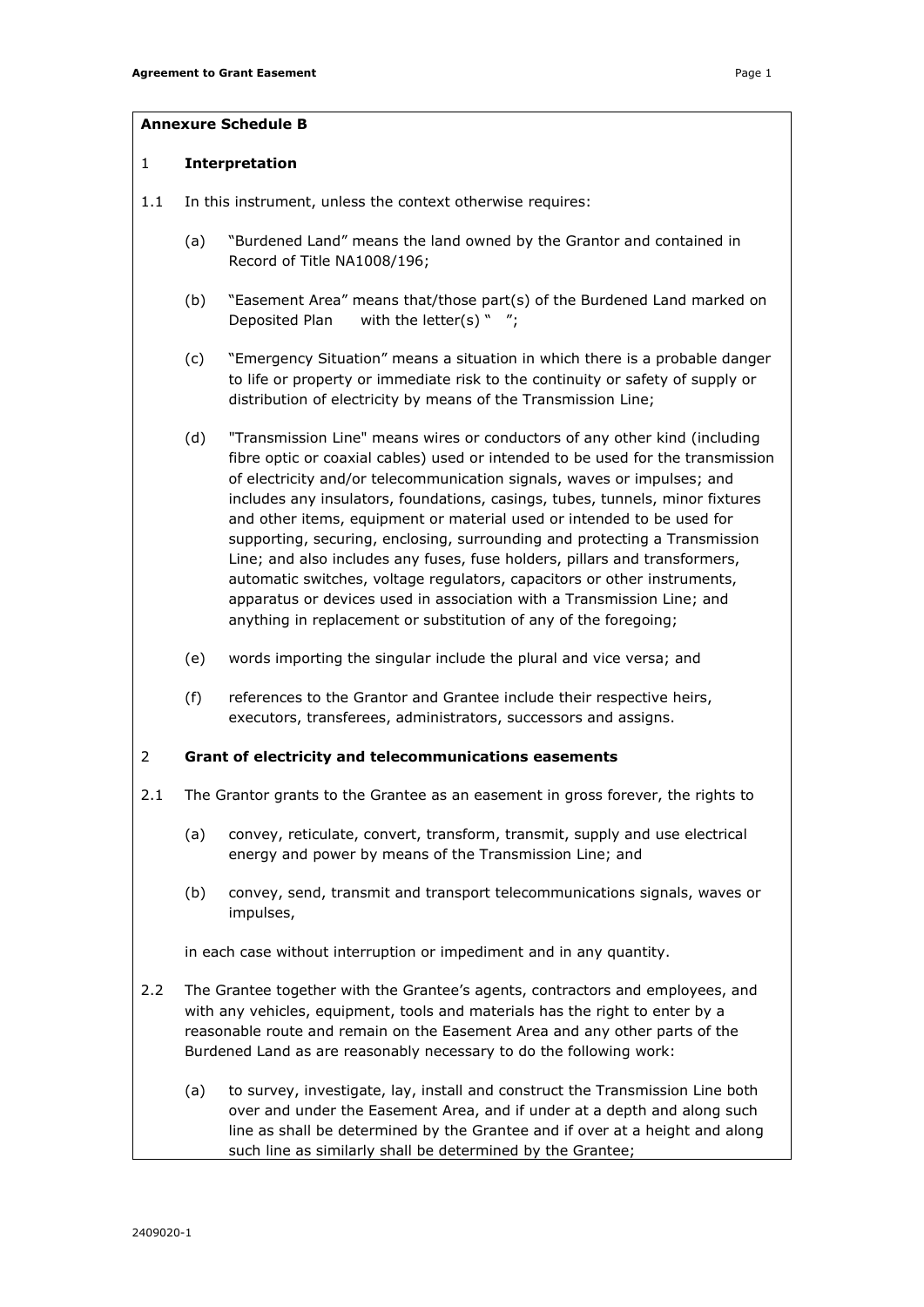- (b) to install such infrastructure both on or under the surface of the Burdened Land as is necessary for the effective transmission of electricity by means of the Transmission Line;
- (c) to inspect, operate, use, maintain, repair, renew, upgrade, replace, change the size of and remove the Transmission Line;
- (d) with the Grantee's agents, contractors and employees, and with any vehicles, equipment, tools and materials, to enter and remain for a reasonable time on the Burdened Land for any purposes necessary or convenient for the Grantee to exercise its rights under this instrument (including the right to extinguish fires);
- (e) to construct on the Burdened Land whatever roads, tracks, access ways, fences, gates and other works are deemed necessary by the Grantee for it to exercise its rights under this instrument and which are approved by the Grantor (that approval not to be unreasonably withheld);
- (f) to keep the Easement Area cleared of all buildings and structures by any means the Grantee considers necessary;
- (g) to keep the Easement Area cleared of all fences, trees and vegetation by any means the Grantee considers necessary where such:
	- (i) breach any statutory or regulatory requirements or standards or codes of practice or otherwise breach generally accepted engineering standards as to the minimum clearance of the Transmission Line;
	- (ii) impede the exercise by the Grantee of its rights under this instrument or the Grantee's access over the Burdened Land or the Easement Area or to the Transmission Line; or
	- (iii) inhibit the safe and efficient operation of the Transmission Line;
- (h) to remove at the Grantor's expense trees and/or vegetation on the Burdened Land where the Grantee, acting reasonably considers such trees and/or vegetation pose a risk to the safe and efficient operation of the Transmission Line and the Grantor having been given notice of the requirement for the removal of such trees and/or vegetation pursuant to clause 5(b) of this instrument has failed to act.
- 2.3 The Grantee has no obligation to construct the Transmission Line or convey electricity through it or them continuously or at all.

# 3 **Access**

- 3.1 The Grantee must, before exercising the right of entry in clause 2.2:
	- (a) make reasonable efforts to identify the Grantor or the occupier of the Burdened Land;
	- (b) give reasonable notice, and in any event not less than three (3) days' notice, to the Grantor or the occupier of the Burdened Land of the Grantee's intention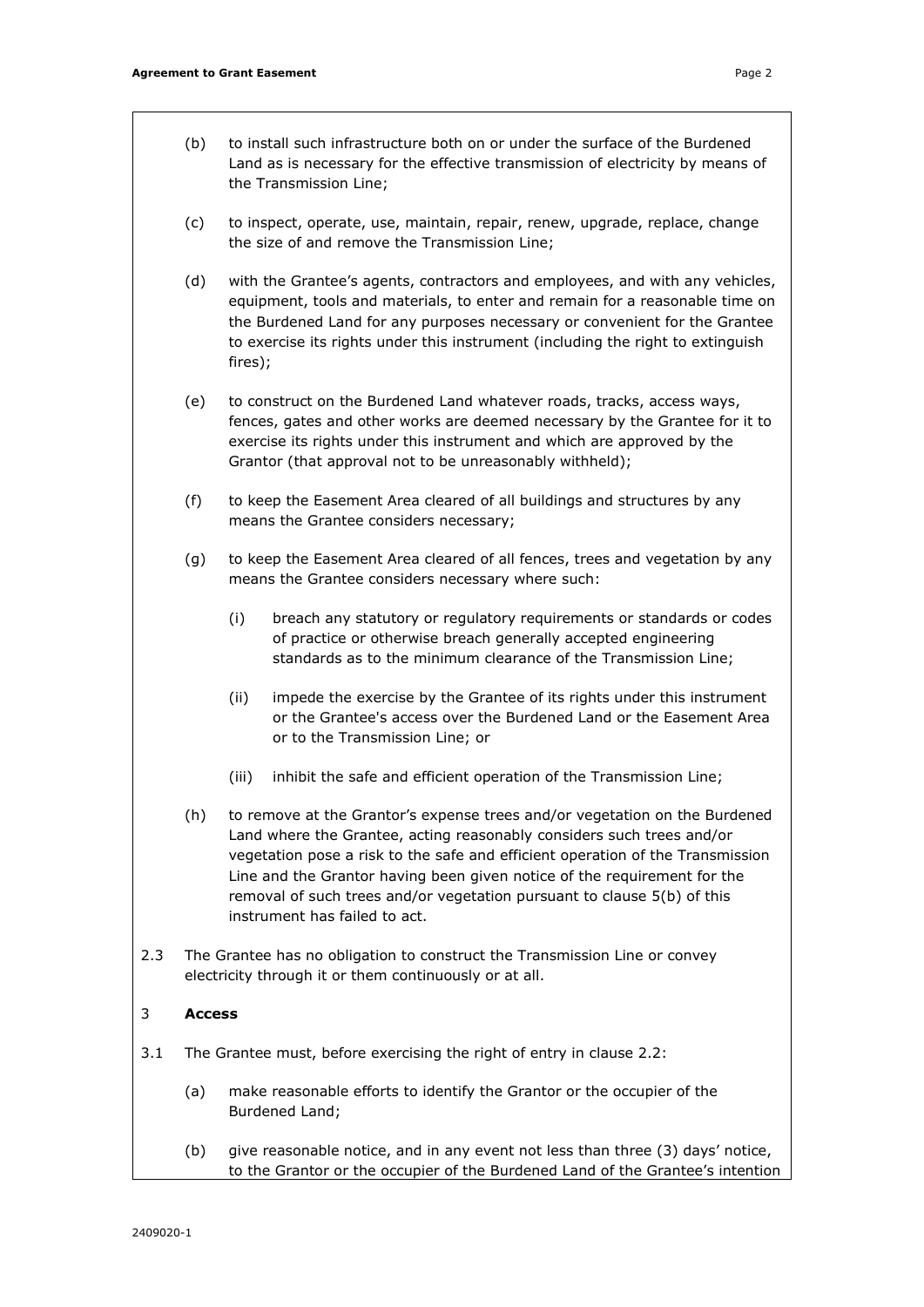to enter the Burdened Land, except in an Emergency Situation when prior notice is not required; and

- (c) identify the work it intends to carry out.
- 3.2 The Grantee is not required by reason of the obligations in this clause to delay entry onto the Burdened Land from the date notified.
- 3.3 The Grantee, in entering the Land, will take reasonable steps to minimise inconvenience to the Grantor or the occupier of the Burdened Land, including;
	- (a) liaising with the Grantor to arrange a suitable time of entry to the Easement Area (unless this is not possible due to an Emergency Situation);
	- (b) leaving gates as they are found (if applicable);
	- (c) driving in a safe manner and taking reasonable steps not to disturb stock (if applicable); and
	- (d) Avoiding access through specific areas identified by the Grantor unless necessary to access the Transmission Line.
- 3.4 The Grantee is not required to delay entry onto the Burdened Land or to pay any money or other consideration to the Grantor or any occupier of the Burdened Land by reason of the obligations in this clause.
- 3.5 When accessing the Easement Area, the Grantee will:
	- (a) complete work on the Transmission Line as soon as possible with as little damage as possible to the Burdened Land and any vegetation, fences or improvements on it; and
	- (b) use all reasonable endeavours to repair and make good all damage caused to the Burdened Land by the Grantee or the Grantee's agents, contractors or employees as a result of carrying out work on the Transmission Line.

# 4 **Ownership of the Transmission Line**

The Transmission Line will at all times remain the property of the Grantee.

# 5 **Grantor's Continued Use of Burdened Land**

Subject to clause 6, the Grantor:

- (a) may use the Burdened Land as long as that use does not unreasonably interfere with the enjoyment of the Grantee's rights and interests granted under this instrument; and
- (b) (at its cost) shall remove trees and vegetation on the Burdened Land where the Grantee, acting reasonably gives notice to the Grantor that it considers it necessary that such trees and/or vegetation be removed to ensure that such trees and vegetation do not pose a risk to the safe and efficient operation of the Transmission Line.

#### 6 **Restrictions on Grantor's use**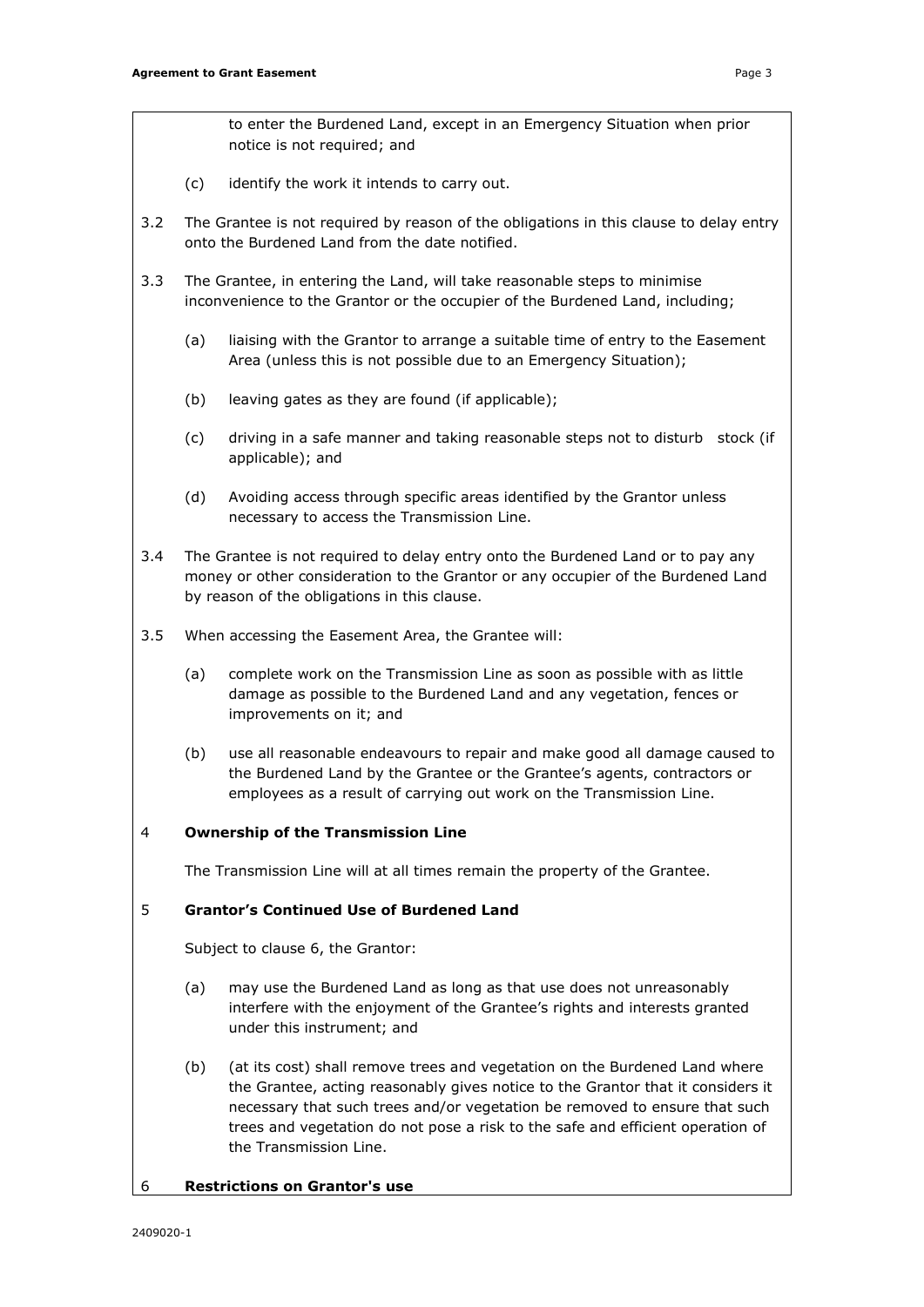- 6.1 The Grantor must not do or allow any act which may interfere with or affect the rights of the Grantee or the operation of the Transmission Line and, in particular, the Grantor must not, without the consent in writing of the Grantee:
	- (a) on the Easement Area, or within the minimum distance from the Transmission Line as advised by the Grantee (having regard to relevant statutory or regulatory requirements, codes of practice and engineering standards applicable from time to time), erect or permit the erection of any buildings or structures, or alter or allow to be altered the overall dimensions of existing buildings or structures, or carry out any earthworks or stockpiling, or construct or permit the construction of any roads, dams, walls or driveways, or allow any vegetation to become established, or remove or permit the removal of any soil, sand, gravel or other substance;
	- (b) disturb the soil of the easement area below the depth of 0.3 metres;
	- (c) cause or knowingly permit flooding of the Easement Area;
	- (d) burn off crops, trees or undergrowth on the Burdened Land;
	- (e) operate or permit to be operated any machinery or equipment (including any cranes, drilling-rigs, pile-drivers and excavators) in close proximity to any part of the Transmission Line;
	- (f) disturb any survey pegs or markers placed on the Easement Area by the Grantee;
	- (g) impede the Grantee's access over the Burdened Land or the Easement Area or to the Transmission Line; or
	- (h) do anything on or in the Burdened Land which would or could damage or endanger the Transmission Line.
- 6.2 The consent of the Grantee required under clause 6.1 will not be unreasonably withheld, but may be given subject to conditions.
- 6.3 The Grantee may consent in writing to certain existing buildings, structures, fences or vegetation on the Easement Area at the date of this instrument remaining there, but such consent may be given subject to conditions.
- 6.4 If any act or item consented to under clause 6.2 or 6.3 subsequently results in a situation described in clause 2.2 (g)(i) – (iii), then such consent may be revoked by the Grantee without compensation.
- 6.5 Before exercising any right under this instrument to remove a fence, the Grantee must consult with the Grantor so the Grantor is given a reasonable opportunity to co-ordinate the erection of any necessary replacement fence. The cost of any replacement fence will be borne by the Grantor and the Grantor must comply with any reasonable directions of the Grantee as to the height, materials used and location of such replacement fence.
- 6.6 If the Grantor does not meet its obligations under this instrument within such reasonable timeframe as is specified in a notice from the Grantee requiring it to do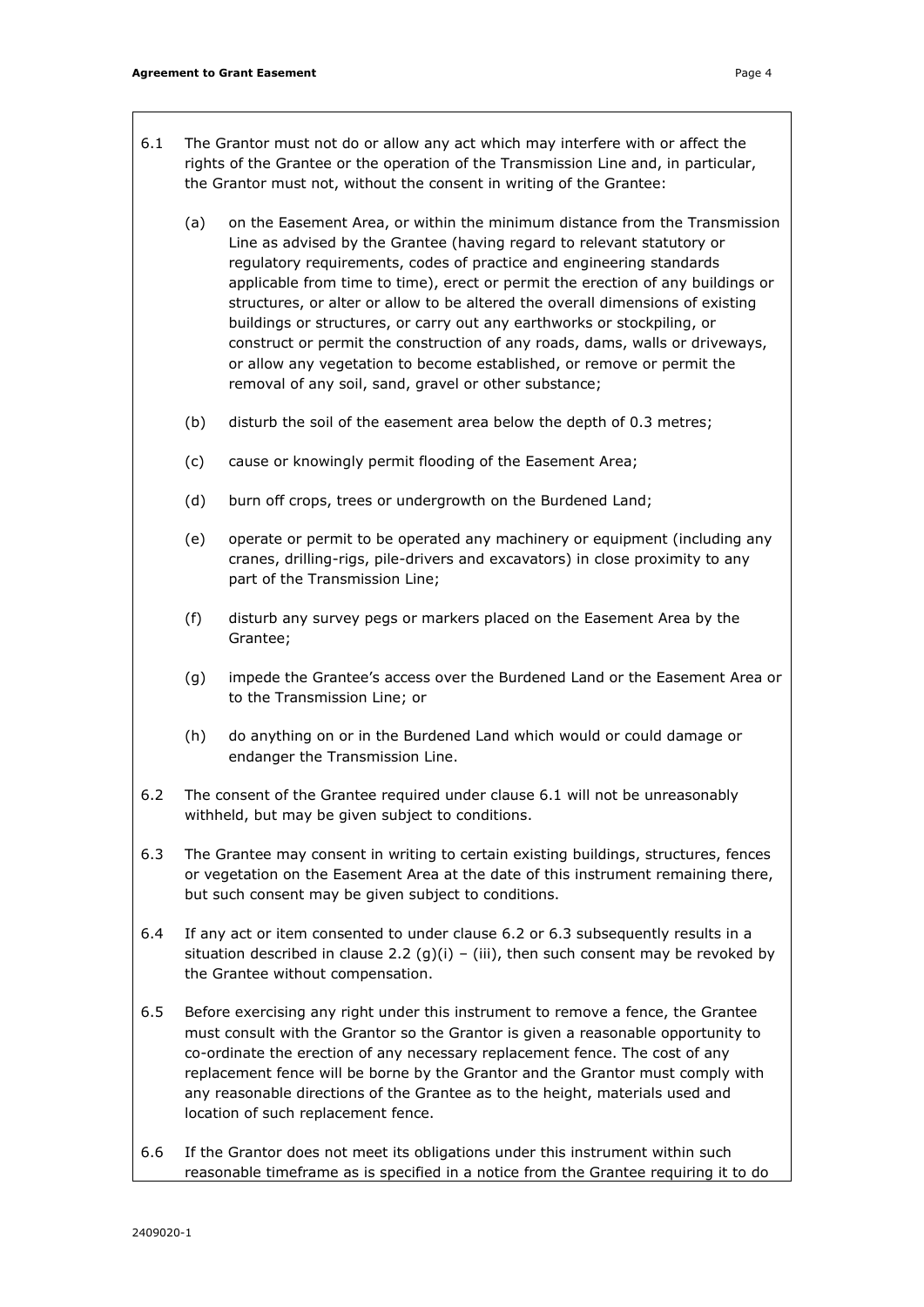so then the Grantee may meet those obligations (and enter the Burdened Land for that purpose) and the Grantor is liable to pay to the Grantee the costs incurred in doing so.

# 7 **Indemnity against third party claims**

7.1 Each party ("Indemnifying Party") must indemnify the other ("Indemnified Party") against all claims or demands from third parties for any loss, damage or liability in respect of, or arising out of, the use of the land by the Indemnifying Party (or any person authorised, whether expressly or impliedly by it) **EXCEPT THAT** it will not be liable to indemnify where such loss, damage or liability was caused by the Indemnified Party. Where the actions of the Indemnified Party contribute to that loss, damage or liability, the indemnity given by the Indemnifying Party will be reduced in proportion to that contribution.

# 8 **Licence and assignment**

8.1 The Grantee may assign, licence or otherwise grant any right of all or any part of any estate or interest conferred by this instrument.

# 9 **Perpetual easement**

9.1 There is no power implied in this instrument for the Grantor to terminate the easement for any breach of this instrument or for any other reason. It is the intention of the parties that the easement created by this instrument will continue forever unless surrendered.

# 10 **Arbitration**

10.1 If any dispute arises between the parties in relation to this instrument or any matter arising under it and that dispute cannot be resolved by negotiation, then the parties must submit the dispute to arbitration in accordance with the Arbitration Act 1996 (and its amendments or any statute which replaces it). The arbitration will be commenced by either party giving written notice to the other of the details of the dispute and that party's desire to have the matter referred to arbitration. The arbitration will be by one arbitrator, if the parties can agree upon one, and, if not, then by two arbitrators, one to be appointed by each party, and their umpire to be appointed by the arbitrators before they begin to consider the dispute. The award in the arbitration will be final and binding on the parties.